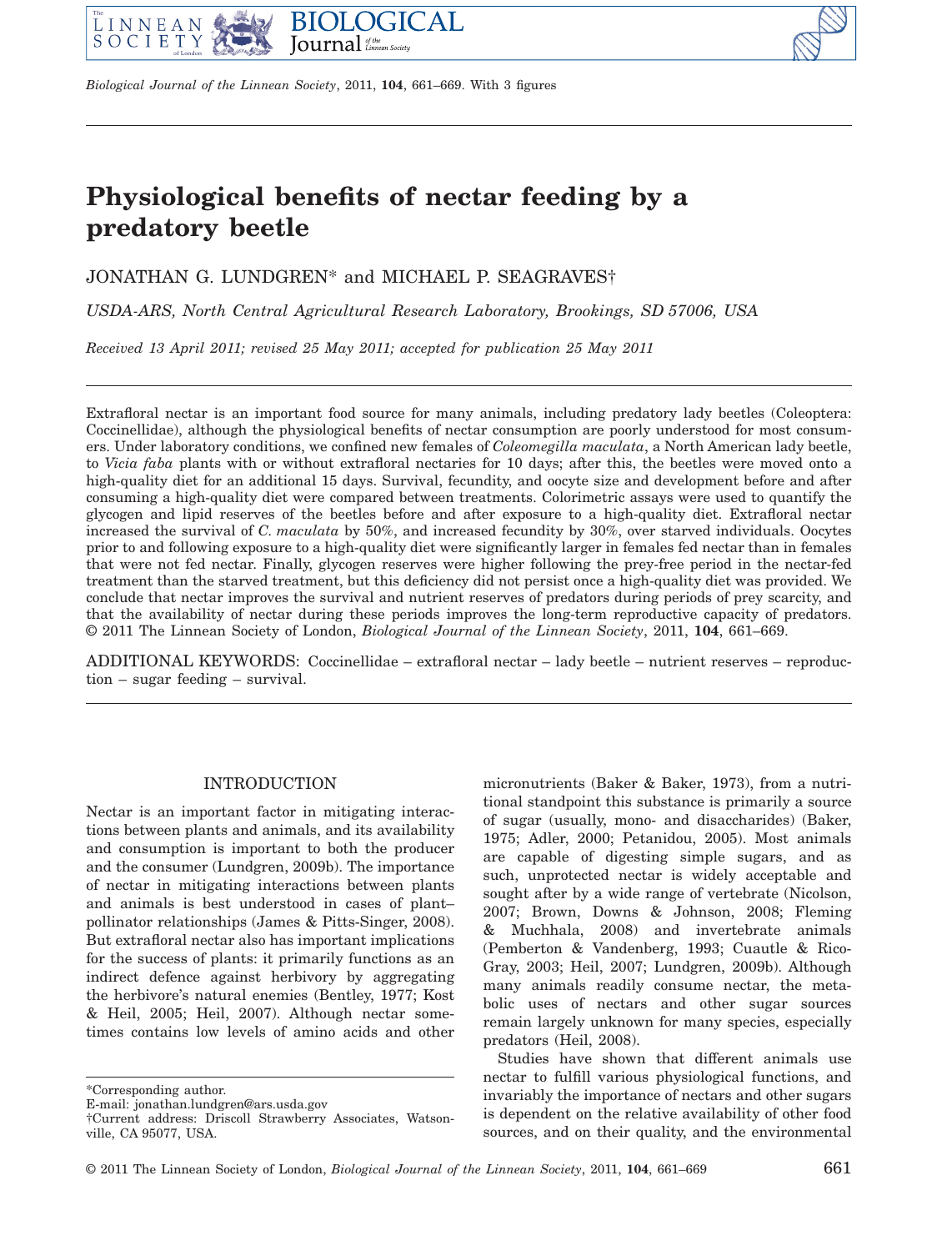conditions that they face. The benefits of nectar are most acute when other, higher quality foods are scarce. Nectar and other sugars are particularly important in fulfilling the immediate, metabolic needs of an animal, such that they can devote nutrient reserves and foods with higher nutritional quality toward nutrient-intensive functions like reproduction or diapause (Brian, 1973; Lundgren, 2009b; Taylor & Pfannenstiel, 2009). In this way, when food is limited, sugar meals can increase the likelihood of survival until other food sources become available. Nectar is molecularly simple, and most animals can use this ready source of energy with little digestive investment. As such, nectar meals are important in supporting high-energy needs like flight, foraging, or aggression (Hausmann, Wäckers & Dorn, 2005; Tschinkel, 2006; Wanner, Gu & Dorn, 2006; Grover *et al*., 2007; Taylor & Bradley, 2009; Amitai *et al*., 2010). Finally, nectar and other simple sugars are seldom nutritionally sufficient to support the reproduction of animals, but sugar meals in concert with other, higher quality foods may increase reproductive capacity over these foods on their own (Geng *et al*., 2006; Venzon *et al*., 2006; Lundgren, 2009a; Taylor & Pfannenstiel, 2009). Predatory insects are one such group of animals where nectar and sugar is believed to be an important component of their optimal diets.

Lady beetles are a conspicuous and widespread group of insects that occur in many temperate food webs. Although best appreciated as predators of other insects, most lady beetles are more accurately described as omnivores (Hagen, 1962; Hodek & Honěk, 1996; Lundgren, 2009a). Lady beetles regularly supplement their diet with fungal spores, pollen, fruit, vegetation, and sugar (Forbes, 1883; Triltsch, 1999; Lundgren, Razzak & Wiedenmann, 2004; Moser, Harwood & Obrycki, 2008; Lundgren *et al*., 2011). Although nectar consumption by lady beetles is often observed under field conditions (Ewing, 1913; Stephenson, 1982; Pemberton & Vandenberg, 1993; Ricci, Ponti & Pires, 2005), very little quantitative, field-based data are available on how often lady beetles consume nectar and other sugar sources under field conditions, or what the implications of this nutrition are for lady beetle life histories. Using gut content analysis, Seagraves *et al*. (2011) found that many of the lady beetle species within an agroecosystem frequently consumed fructose, a plant-based sugar, and these authors suggested that sugar feeding had an important place in the diets of these insects. The current study is aimed at substantiating that nectar feeding affects the survival, reproductive capacity, and nutrient reserves of the common North American lady beetle, *Coleomegilla maculata*, when this predator is food limited in the laboratory. To accomplish this, we selected the extrafloral nectary (EFN)-bearing plant *Vicia faba* as a model system. This plant has well-characterized stipular nectaries that are clearly distinguished from surrounding tissues by their deep violet coloration (Davis, Peterson & Shuel, 1988). Several recent studies have used this plant to investigate the importance of EFN in plant–insect interactions (Mondor & Addicott, 2003; Katayama & Suzuki, 2004; Mondor, Tremblay & Messing, 2006; Laird & Addicott, 2007; Jaber & Vidal, 2009). Several coccinellid species have been observed to consume nectar from *V. faba* in the field (Pemberton & Vandenberg, 1993), and *C. maculata* readily locates and consumes EFN from this plant's nectaries (J.G.L., pers. observ.). Although *C. maculata* is an important predator in many systems, it best represents the more omnivorous species along the dietary continuum within predaceous insects (Evans, 2009; Giorgi *et al*., 2009; Lundgren, 2009a).

# MATERIAL AND METHODS **ORGANISMS**

The *C. maculata* specimens used in this study originated from a population collected in Beltsville, MD, USA, that had been reared continuously, but that also received annual infusions of field-collected individuals. The experimental beetles had been reared from the eggs of 30 females on water and an excess of Lundgren's Super C. mac diet (Lundgren *et al*., 2011). Mean ± SEM wet weight at eclosion was equivalent in the two treatments  $(F_{1,118} = 0.33; P = 0.57)$ . Each newly eclosed beetle was given an initial meal of three *Myzus persicae* (Sulzer, 1776), and was randomly transferred to one of the treatments within 2 days of eclosion.

Fava beans (*V. faba* L.) were produced in a glasshouse in soil mix (field soil, peat moss, and vermiculite in a 4:2:1 ratio), and were watered daily. When the plants had between three and six nodes with fully expanded leaves, their root masses were submerged in water to clean the excess soil from the roots, and then individual plants were placed in a 50-mL plastic centrifuge tube filled with water. Parafilm (Pechiney Plastic Packaging, Menahsa, WI, 54952) was wrapped over the tube opening and around the plant stem. On half of the plants, exposed extrafloral nectaries were covered with small pieces of Parafilm; the other half of the plant population had a similar-sized piece of Parafilm wrapped around randomly selected stems and petioles. Each plant was then placed individually into a plastic cup (710 mL; Solo, Urbana, IL, USA) with the tube protruding through a hole in its bottom. An identical cup was placed mouth-to-mouth with the cup holding the plant (these were then sealed with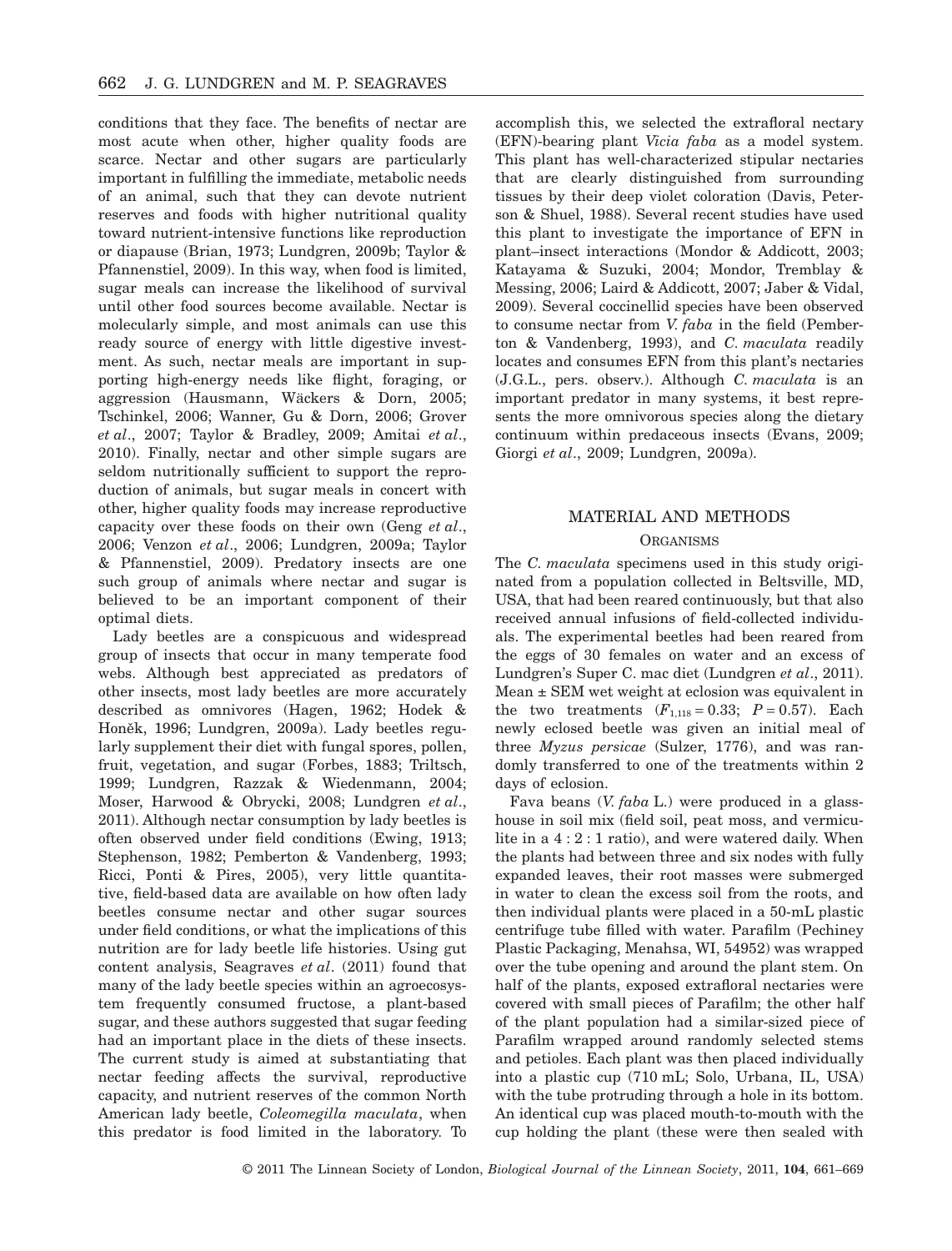Parafilm), and a mesh screen was placed over the top of the enclosure.

## NECTAR CONSUMPTION BY PREDATORS

The frequency of nectar consumption by *C. maculata* females was assessed using the cold anthrone test. Three prey-free *V. faba* plants (at least at the six-leaf stage) were placed into a single cage  $(30 \times 30 \times$ 51 cm); these plants were actively secreting extrafloral nectar. Forty *C. maculata* females were released into the cage and allowed to feed for 24 h. Following this exposure, the beetles were recollected, surface washed with water, and frozen at -20 °C until they could be processed.

The guts of the insects were dissected microscopically, and were each placed in a 1.5-µL micocentrifuge tube with  $50 \mu L$  of saline solution [750 mg NaCl2 (product #S271; Fisher Chemical Company, Fair Lawn, NJ, USA), 350 mg KCl (product #P217; Fisher), and  $280 \text{ mg }$  CaCl<sub>2</sub> (product #349615000; Acros Organics, NJ, USA) in 1 L water]. The insects were ground with a plastic pestle and then vortexed in 450  $\mu$ L of methanol-chloroform  $(2:1)$  for 10 s. The samples were centrifuged for 4 min at 16 100 *g*, and  $200 \mu L$  of the supernatant was added to each of two glass test tubes (one for testing fructose content and one for use as the no-anthrone control). The fluids were reduced to approximately 50  $\mu$ L at 90 °C, at which time  $950 \mu L$  of anthrone solution (a  $72\%$  sulfuric acid solution with 750 mg of anthrone; product #319899; Sigma-Aldrich, St Louis, MO, USA) or sulfuric acid solution only was added to each tube and vortexed for 10 s. To quantify the fructose content, a sugar absent in insects that have not consumed plant material or exudates, the subsamples were held at 34 °C for 1.5 h (cold anthrone test). Optical densities  $(OD)$  at  $625 \text{ nm}$  of a  $200 \text{-} \mu$ L aliquot of each sample were recorded from 96-well plates using a spectrophotometer (BioTek mQuant; Winooski, VT, USA). Samples were considered as positive if their optical densities exceeded the level of the no-anthrone control by three times the standard deviation of a starved beetle control series run on the same plate  $(N = 8)$ . These unfed beetles have a low but detectable OD, with slight variation among them. The frequency of the 40 beetles testing positive for fructose was recorded.

#### NECTAR AVAILABILITY AND FITNESS PARAMETERS

One-hundred and twenty *C. maculata* females were randomly and evenly assigned to *V. faba* plants with exposed or covered EFNs; a timetable of the following experimental procedures is presented in Table 1. This experiment was conducted in two replicates of 30 individuals per treatment because of constraints on the resources available. Specimens were examined every 48 h for mortality during this period. Plants were replaced as needed, and the occasional new nectaries were covered with Parafilm as the plants grew. Beetles were reared with just the plant and a water-saturated cotton wick for 10 days. Following this exposure, the females were split into two treatments. The first was frozen at -80 °C to determine the effects of nectar availability on fat/glycogen levels and ovarial maturation.

|                            | Day of<br>experiment | Sample<br>size | Experiment event                                                     | Additional details                                         |
|----------------------------|----------------------|----------------|----------------------------------------------------------------------|------------------------------------------------------------|
| Nectar phase               | $1 - 10$             | T1:60          | Females (2-days old) were randomly<br>assigned to two treatments and | Survival monitored daily                                   |
|                            |                      | T2:60          | received no other food aside from<br>the plant for 10 days           |                                                            |
|                            | 10                   | T1:28          | Initial cull of beetles                                              | Initial oocytes measured                                   |
|                            |                      | T2:14          |                                                                      | Initial nutrient contents measured                         |
| High-quality<br>diet phase | $10 - 12$            | T1:27<br>T2:17 | Females were mated                                                   | Switched to high-quality diet                              |
|                            | $12 - 25$            |                | Maintained individual females on<br>high-quality diet                | Daily fecundity and survival was<br>monitored              |
|                            | 25                   | T1:27<br>T2:13 | Remaining beetles killed                                             | Final oocytes measured<br>Final nutrient contents measured |
|                            |                      |                |                                                                      |                                                            |

**Table 1.** Timetable of procedures enacted over the 25-day experiment

Note that this experiment was replicated twice using equal initial sample sizes of 30 beetles per treatment, per replicate. The treatments varied only during the nectar exposure phase of the experiment. Here, treatment 1 (T1) beetles received plants with the nectaries exposed, whereas T2 beetles received plants with the nectaries covered.

© 2011 The Linnean Society of London, *Biological Journal of the Linnean Society*, 2011, **104**, 661–669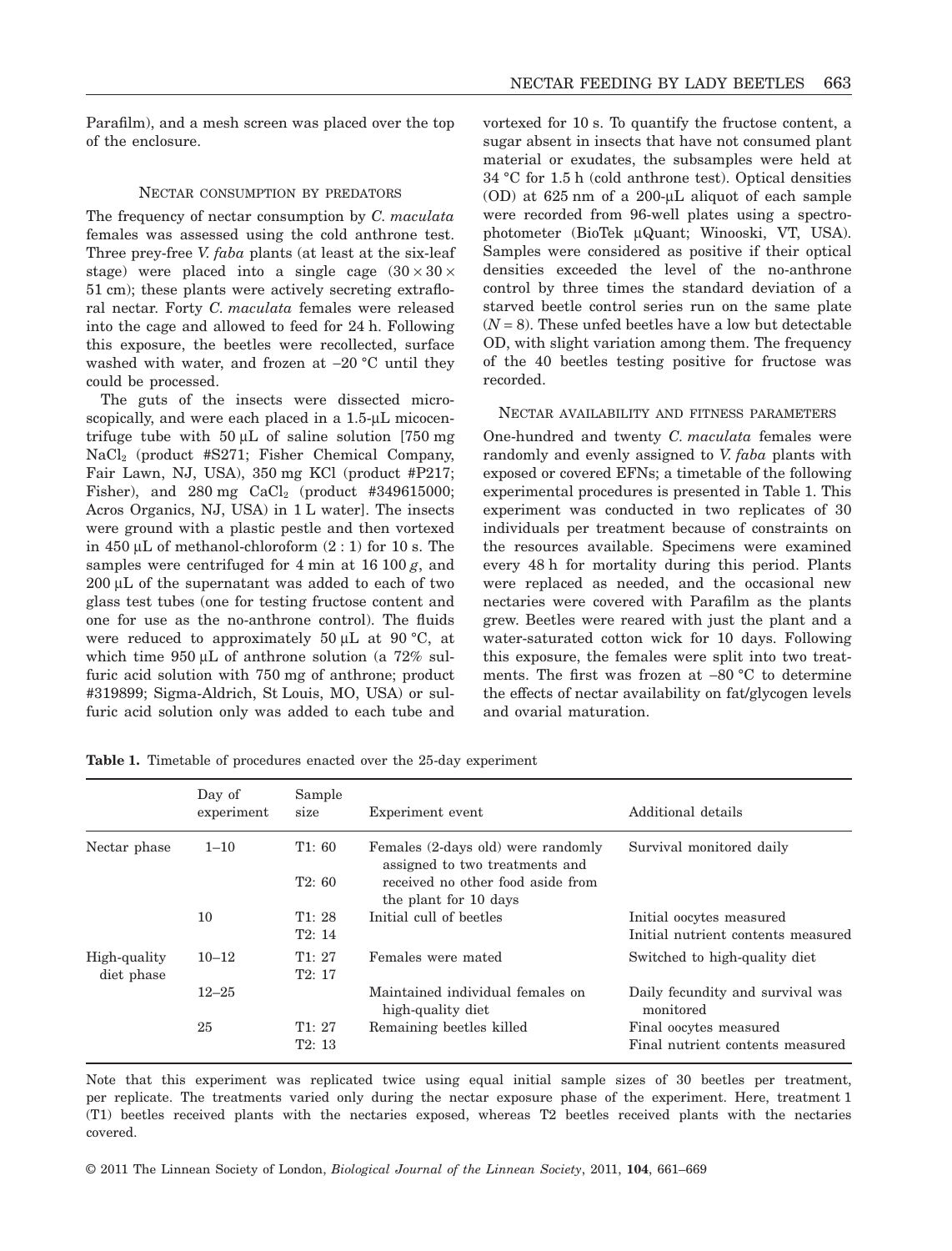The second cohort was mated for 24 h with two males from the colony per female, and then daily oviposition rates and survival were recorded for 14 days. During this period, females received unlimited access to Lundgren's Super C. mac diet, three *M. persicae* every 2 days, and a water-saturated wick, and were housed in a 6-cm diameter plastic Petri dish (#08-757-13A; Fisher Scientific, Pittsburgh, PA, USA). Following their oviposition period, this cohort of females was frozen at -80 °C for subsequent analyses to determine whether nectar availability had any lasting effects on egg maturation and nutritional status.

Females were thawed and their ovarial status was examined before quantifying their lipid and glycogen levels. The head, legs, wings, and elytra were removed from each female in saline solution. The ovaries were carefully excised from each female, and stained for 2 min in methylene blue solution [290 mg methylene blue (product #414241000; Acros Organics) in 1 L water]. The lengths and widths of the three largest follicles in each of the two ovaries were measured microscopically (at  $80\times$  magnification, with six follicles from each beetle). The volume of each follicle was calculated as a cylinder,  $h \times \pi r^2$ , and an average egg volume per female was generated. The remaining corpse and any body fat in the saline solution was moved into a 1.5-mL microcentrifuge tube and refrozen at  $-20$  °C for subsequent nutrient analysis.

The levels of lipids and glycogen found in each corpse were quantified using the colorimetric assays developed by Van Handel (1985a, b). Specifically, each insect (and saline solution) was crushed into a 1.5-mL microcentrifuge tube containing  $300 \mu L$  of methanolchloroform  $(2:1)$  using a sterile plastic pestle. The mixture was centrifuged at  $16 100 g$  for  $4 min$ , and the resulting supernatant and pellet were separated into glass test tubes. To quantify the lipid content of the beetle,  $40 \mu L$  of sulfuric acid was added to the supernatant, and the solution was heated for 2 min at 90 °C. The tubes were cooled on ice, and 975  $\mu$ L of vanillin-phosphoric acid reagent (600 mg vanillin in 100 mL water, diluted in 400 mL of 85% phosphoric acid; vanillin product #V10-100; Fisher Chemical) was added to each tube. The solution was incubated at approximately 23  $\degree$ C for 25 min, after which 200 µL was added to the 96-well plate. The optical density was recorded at 490 nm on a spectrophotometer. For a positive control,  $200 \mu L$  of virgin olive oil  $[109 \mu L]$ oil (Italica Imports, Scarsdale, NY, USA) in 100 mL of chloroform] was added to eight wells of the plate. No-lipid controls  $(200 \mu L \text{ vanillin reagent only})$ were added to five wells as a negative control. Next, the pellet produced from the original methanolchloroform extraction was subjected to a hot anthrone

assay to quantify the glycogen content of each beetle. Specifically, 975 uL of anthrone reagent was added to each tube, and the resulting mixture was heated at 90 °C for 15 min. Following incubation, 200  $\mu$ L of each sample was loaded onto a 96-well plate, and optical density was recorded at 630 nm using a spectrophotometer (BioTek µQuant). For a positive control,  $200 \mu L$  of glycogen solution  $[25 \text{ mg}$  glycogen (from oyster, type II; Sigma-Aldrich) in 25 mL water] was added to eight wells of the plate. No-glycogen controls  $(200 \mu L$  anthrone reagent only) were added to five wells as a negative control.

#### DATA ANALYSIS

Survival over the 25-day experiment was compared between the treatments using the non-parametric Mantel test statistic; survival of the cohort killed directly after exposure to the plants was included in the analysis as censored data points. Models were run with and without the latter cohort and the same patterns emerged, regardless of their inclusion. Fecundity (total number of eggs laid) per unit body weight and absorbances from the lipid and glycogen assays (following consuming high-quality diet) were compared between treatments using ANOVA. The number of days until first oviposition event and absorbances from the lipid and glycogen assays (before the high-quality diet) were compared between treatments using Kruskal–Wallis non-parametric ANOVAs, because these data did not conform to parametric ANOVA assumptions. A repeated-measures ANOVA was used to compare the effects of treatment on oocyte size: treatment and replicate were betweensubjects effects; oocyte (the six largest from each female were measured), replicate, and treatment were within-subject effects. Data were pooled across replicate unless replicate was determined to be a significant factor, in which case it was included in the analysis. General linear models were created to describe the relationships between absorbances of glycogen and lipid assays and the mean size of oocytes per female both before and after consumption of a high-quality diet. Additional regressions were created to compare these nutrient statuses with the number of eggs laid during the observation period.

## **RESULTS**

#### NECTAR CONSUMPTION BY CAGED *C. MACULATA*

Upon release into the cage with *V. faba* plants, we saw several of the 40 females aggregate to the extrafloral nectaries to feed. After 24 h of exposure, 82.5% of *C. maculata* females tested positive for the consumption of fructose.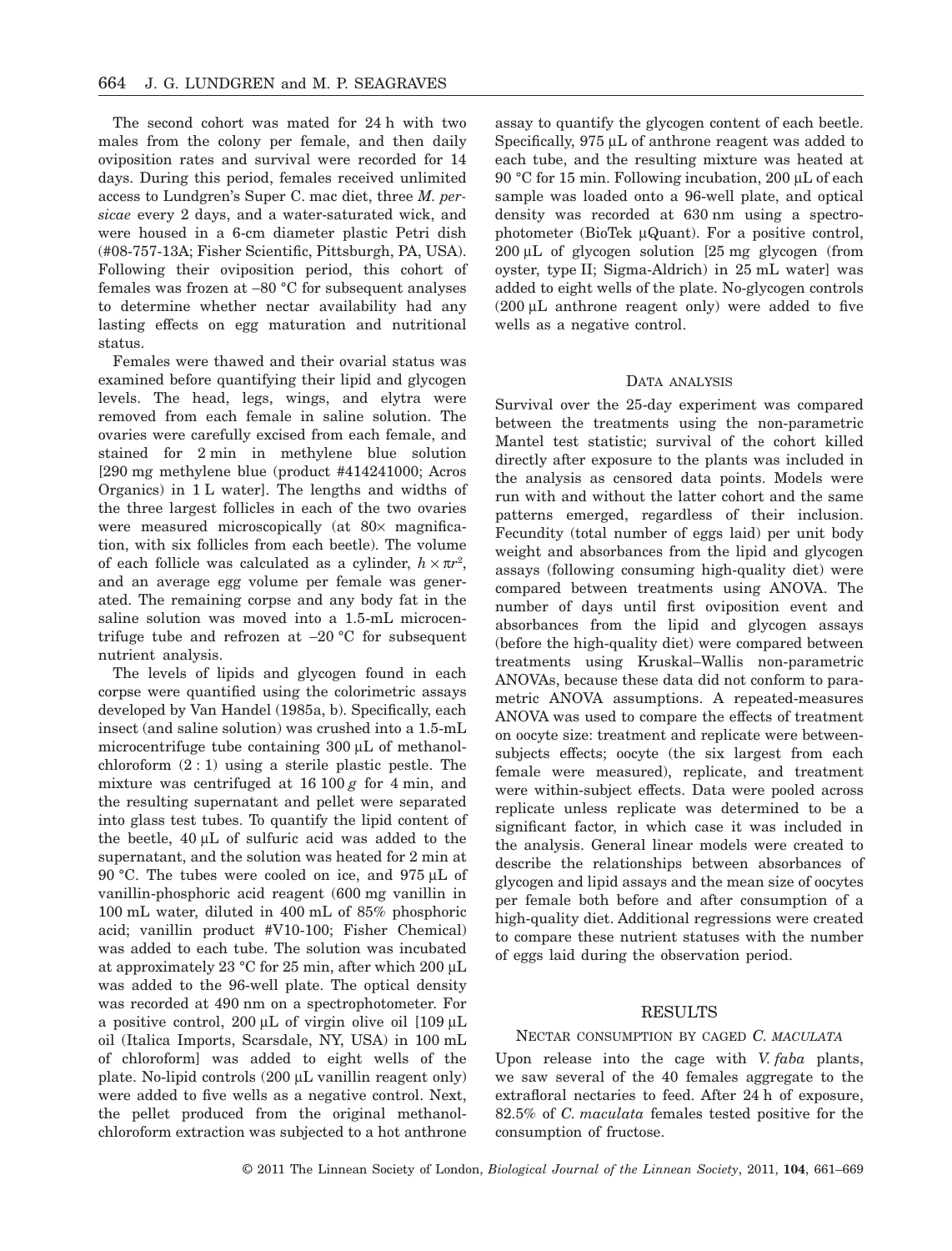## **SURVIVAL**

*Coleomegilla maculata* exposed to extrafloral nectaries had higher survival rates than those exposed to covered nectaries (Mantel  $\chi^2_{1} = 18.56, P < 0.001$ ). Mean  $(95\% \text{ CI})$  survival times were  $23.63 \pm 1.18$ and  $16.23 \pm 2.11$  days for *C. maculata* exposed to and restricted from nectar, respectively (Fig. 1). There were no long-term survival benefits of nectar being available after the two cohorts were moved to high-quality diets.

#### **FECUNDITY**

Nectar-exposed females laid significantly more eggs over 25 days than females without access to nectar  $(F_{1,37} = 3.58; P = 0.066)$  (marginally so). No eggs were laid during the exposure to nectar treatments. The mean (SEM) numbers of eggs laid per beetle were  $155.12 \pm 14.57$  and  $111.92 \pm 23.13$  eggs for beetles exposed to and restricted from nectar, respectively. Those exposed to nectar also laid eggs significantly sooner than those restricted from nectar (Mann– Whitney *U* statistic = 87.00,  $\chi^2_{1}$  = 5.75, *P* = 0.02). The times to first clutches after mating were  $4.8 \pm 0.4$  and  $6.2 \pm 0.7$  days for females exposed to and restricted from nectar, respectively.

#### OOCYTE STATUS

Directly after exposure to the plants, and before being fed the high-quality diet, females exposed to nectar had developed significantly larger oocytes than those



with no nectar (treatment,  $F_{1,38} = 4.18$ ,  $P = 0.048$ ; replicate,  $F_{1,38} = 0.04$ ,  $P = 0.85$ ; interaction,  $F_{1,38} =$ 3.13,  $P = 0.09$ ). Oocyte volumes were approximately  $0.022 \pm 0.004$  and  $0.012 \pm 0.002$  mm<sup>3</sup> for females exposed to nectar and restricted from nectar, respectively. There were no fully developed oocytes in either treatment at this stage of the experiment.

Even after exposure to the high-quality diet for 15 days, oocytes were significantly larger in nectarexposed females than in females restricted from nectar, and this relationship was affected by replicate (treatment,  $F_{1,36} = 3.78$ ,  $P = 0.06$ ; replicate,  $F_{1,36} =$ 9.61, *P* = 0.004; interaction, *F*1,36 = 0.98, *P* = 0.33). Oocyte volume was approximately  $0.50 \pm 0.03$  and  $0.42 \pm 0.06$  mm<sup>3</sup> for females exposed to nectar and restricted from nectar, respectively. These sizes represent oocytes that are nearing full development.

#### NUTRIENT STATUS

Directly following exposure to the plants, there was significantly more glycogen (Mann–Whitney *U* statistic = 329.00,  $\chi^2_1 = 12.59$ ,  $P < 0.001$ ), but not lipid (Mann–Whitney *U* statistic = 253.00,  $\chi^2 = 2.32$ ,  $P = 0.12$ , detected in the females exposed to nectar than in females restricted from it. After consuming the high-quality diet for 15 days, females had similar glycogen ( $F_{1,38} = 0.86$ ,  $P = 0.36$ ) and lipid ( $F_{1,38} = 0.06$ ,  $P = 0.82$ ) contents (Fig. 2).



**Figure 1.** Survival plot of *Coleomegilla maculata* females that were, or were not, exposed to extrafloral nectaries of *Vicia faba*. The exposure period was 10 days, after which point the beetles were mated and transferred onto a highquality diet. Sample sizes for the two treatments were  $N = 32$  and 46 for nectar-exposed and nectar-restricted treatments, respectively.

**Figure 2.** Glycogen content (assessed using the hot anthrone assay) of *Coleomegilla maculata* females exposed to extrafloral nectar or not before and after being reared on a high-quality diet. The exposure to nectar was for a period of 10 days. Sample sizes for each treatment are noted above the bars.

\*Significant difference between the two nectar treatments  $(P = 0.001)$ .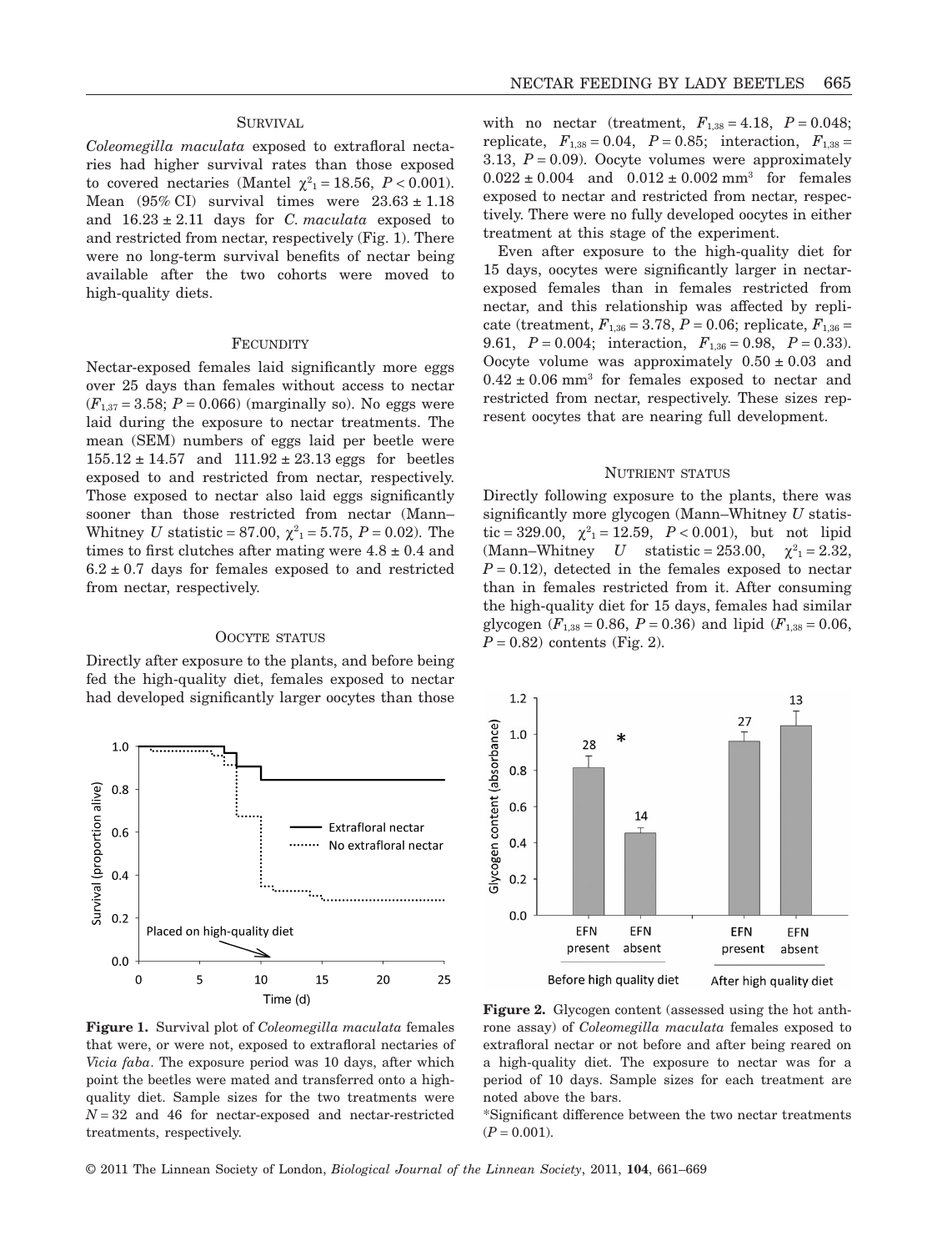

**Figure 3.** Relationships between glycogen and lipid reserves and the sizes of oocytes found in *Coleomegilla maculata*. Nutrient contents were assessed using the hot anthrone assay and vanillin assay, respectively. The oocyte volume per female was the mean of the six largest oocytes present in the ovaries. Each data point represents information gathered from a single female.

Glycogen  $(F_{1,40} = 12.56, P = 0.001)$  and lipid  $(F_{1,40} = 18.38, P < 0.001)$  contents prior to the consumption of the high-quality diet were strongly correlated with mean oocyte sizes at the time of dissection (Fig. 3). This was also true after the consumption of the high-quality diet for 10 days. Glycogen  $(F_{1,38} = 5.56, P = 0.02)$  and lipid  $(F_{1,38} = 6.18,$  $P = 0.02$ ) contents following the consumption of the high-quality diet were strongly correlated with mean oocyte sizes. Also, glycogen  $(F_{1,38} = 5.56, P = 0.02)$  and lipid  $(F_{1,35} = 12.66, P = 0.001)$  contents following the consumption of the high-quality diet were strongly correlated with the number of eggs laid over the observation period.

### DISCUSSION

The current work showed that the predator *C. maculata* readily consumes extrafloral nectar in the laboratory (83% of individuals had consumed plant-based sugars within 1.5 h of collection), and that this nectar consumption increases survival, increases long-term fecundity, and improves the nutrient status of this predator over starved individuals. Sugar consumption by parasitoids in the field is relatively well studied (Wäckers & Stepphun, 2003; Heimpel *et al*., 2004; Lavendero *et al*., 2005; Lee, Andow & Heimpel, 2006), but predators have largely escaped quantitative assessments on the frequency of sugar consumption under field conditions (but see Taylor & Pfannenstiel, 2008). Seagraves *et al*. (2011) found that coccinellids frequently consumed sugar in *Glycine max* (soybean) fields of North America, and recorded that 22% of *C. maculata* adults had eaten fructose within 1 h of collection; applying sucrose to the foliage increased the frequency of detection to 78% of specimens. The laboratory assays conducted for the current study provide an additional basis for why sugar, and nectar in particular, is a frequent component of natural enemy diets in the field.

Nectar consumption increases predator survival when prey is scarce. Several studies have documented the importance of sugar consumption to predatory animals when alternative foods are scarce (Lundgren, 2009a, b; Taylor & Pfannenstiel, 2009; Patt *et al*., 2011). These sugar sources come in the form of floral and extrafloral nectar sources, and from honeydew produced by sternorrhynchan herbivores. Sugar meals improve survival in spiders (Araneae), predatory mites, lacewings (Neuroptera: Chrysopidae; Hemerobiidae), predatory heteropterans (Heteroptera: Anthocoridae; Geocoridae), parasitoid wasps (Hymenoptera: Parasitica), and lady beetles (amongst many other taxa) under laboratory conditions. Although nectar is nutritionally simple, with access to extrafloral nectar *C. maculata* had a 50% higher survival rate compared with those without access to nectar (Fig. 1). Indeed, only 15% of the individuals fed sugar died over the 10-day period of stress. It is also noted that the effects on survival in the nectar-free treatment were quickly remedied by providing the beetles with a high-quality diet. Thus, the survival data set indicates that sugar feeding is important in delaying starvation when access to high-quality foods like prey is scarce.

Although nectar on its own is seldom sufficient for predatory animals to produce viable offspring (but see Nomikou, Janssen & Sabelis, 2003), it plays a role in enhancing long-term reproductive capacity when high-quality foods become available. Egg production in animals typically requires protein or lipids. But even diets of rudimentary nutrition may enable the initiation of oogenesis (van Rijn & Tanigoshi, 1999), or at least stop egg resorption during starvation (Heimpel, Rosenheim & Kattari, 1997). Thus, although sugar-only diets do not permit oviposition in the short term, these sugar meals may have important implications for the long-term reproductive potential of a predator when prey is scarce or of poor quality (McMurtry & Scriven, 1964; Evans, 2000; Taylor & Pfannenstiel, 2009) – a concept noted for coccinellids decades ago (Hemptinne & Desprets, 1986; Hodek & Honěk, 1996). Indeed, a recent metaanalysis showed that sugar and nectar increased the reproductive output of coccinellid females in the laboratory over those fed only on prey (Lundgren, 2009a). In a more directed examination of the benefits of sugar (and nectar specifically) for reproduction, the current study revealed that oocytes were 45% larger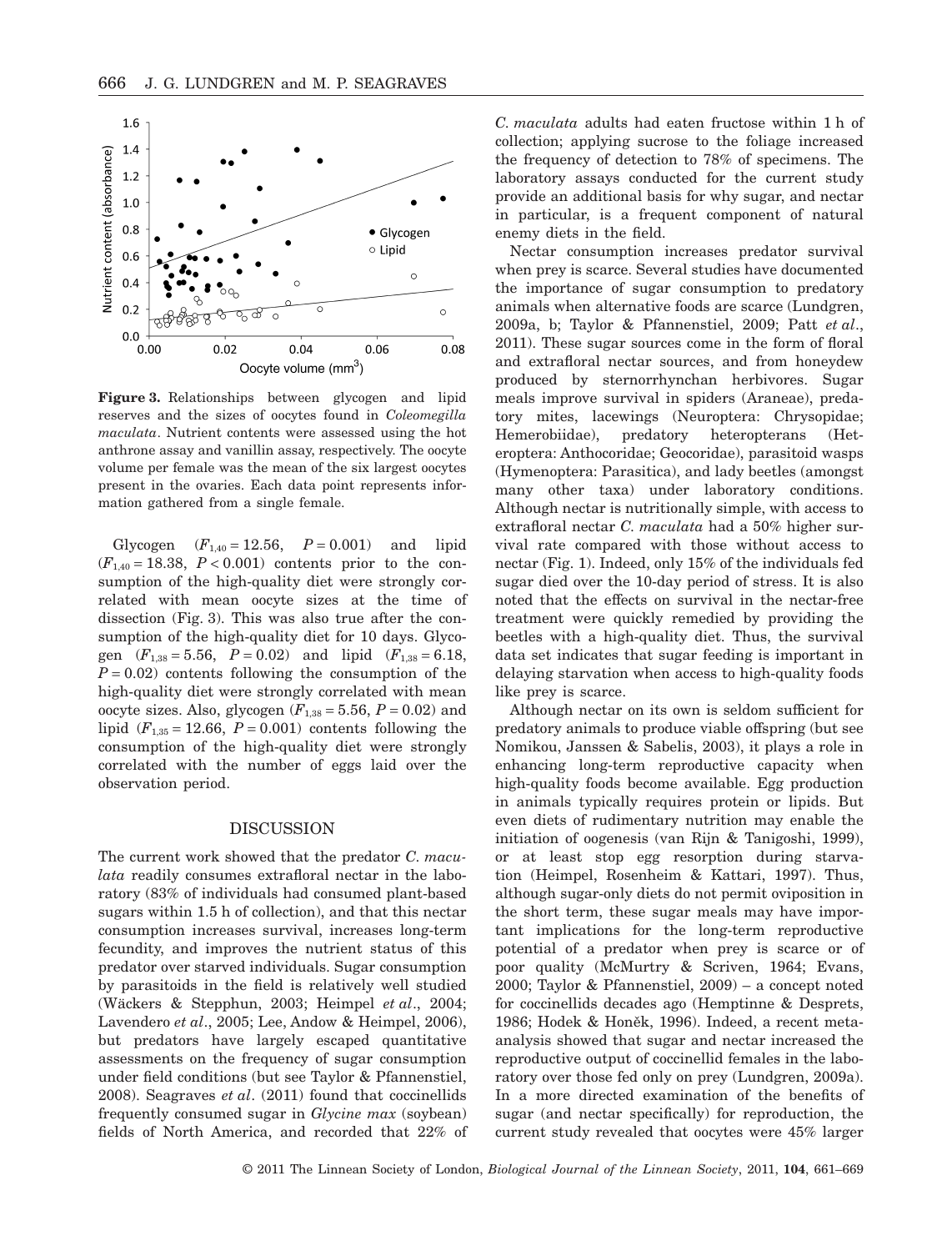in females with access to nectar directly following the 10-day period of prey scarcity compared with females without access to sugar. Moreover, these effects during the starvation period have lasting effects on the fecundity of the female, even after she feeds on a high-quality diet (these results are similar in some parasitoids; Hagley & Barber, 1992). Nectar consumption during the time of food scarcity increased the fecundity of females by 30% over the observation period, relative to those without access to nectar, and the oocytes in nectar-fed females were 16% larger than those in the nectar-starved females, even after a high-quality diet was given to both cohorts. We conclude that feeding on nectar when prey is scarce has lasting benefits to the reproductive potential of this predator.

Both survival and reproduction are tied to the nutrient reserves of a female, and nectar consumption can preserve nutrient reserves over that experienced by starved individuals. Essentially, sugars from nectar are able to accommodate many of the immediate nutritional needs of an insect, and thereby may help reduce the reliance on storage molecules like lipids and glycogen to maintain the physiological status of an insect during starvation. In our study starved females had similar lipid contents, but glycogen was reduced by 45% over 10 days in nectarstarved females compared with nectar-fed females (Fig. 2). Access to a high-quality diet for 15 days remedied any nutrient deficiencies in the starved cohort. These results are different from earlier studies involving parasitoid wasps: in those insects, lipids and glycogen were quickly depleted during starvation, but the availability of sugar was able to defray the depletion of both lipids and glycogen (Olson *et al*., 2000; Lee, Heimpel & Leibee, 2004). The strong relationships between fecundity and ovarial status and storage nutrients are easily seen in the positive and significant correlations between these two fitness metrics (Fig. 3). Our data are in line with the hypothesis that the positive effects of nectar feeding on survival and reproductive capacity are driven in part by the ability of these insects to maintain their glycogen reserves.

## ACKNOWLEDGEMENTS

We thank Janet Fergen, Chloe Kruse, Mike Bredeson, and Ryan Schmid for technical assistance with implementing this experiment. Don Weber (USDA-ARS-IIBBL, Beltsville, MD) graciously provided the colony of *C. maculata*, and Louis Hesler (USDA-ARS-NCARL, Brookings, SD) provided the aphids for this work. Louis Hesler (USDA-ARS-NCARL, Brookings, SD) and Jana Lee (USDA-ARS, Corvallis, OR) are also thanked for providing comments on an earlier draft of this manuscript. The mention of any proprietary products does not constitute an endorsement by the USDA.

# REFERENCES

- Adler LS. 2000. The ecological significance of toxic nectar. *Oikos* **91:** 409–420.
- **Amitai O, Holtze S, Barkan S, Amichai E, Korine C, Pinshow B, Voigt CC. 2010.** Fruit bats (Pteropodidae) fuel their metabolism rapidly and directly with exogenous sugars. *Journal of Experimental Biology* **213:** 2693–2699.
- **Baker HG. 1975.** Sugar concentrations in nectars from hummingbird flowers. *Biotropica* **7:** 37–41.
- **Baker HG, Baker I. 1973.** Amino-acids in nectar and their evolutionary significance. *Nature* **241:** 543–545.
- **Bentley BL. 1977.** Extrafloral nectaries and protection by pugnacious bodyguards. *Annual Review of Ecology and Systematics* **8:** 407–427.
- **Brian MV. 1973.** Feeding and growth in the ant *Myrmica*. *Journal of Animal Ecology* **42:** 37–53.
- **Brown M, Downs CT, Johnson SD. 2008.** Sugar preferences of nectar feeding birds- a comparison of experimental techniques. *Journal of Avian Biology* **39:** 479–483.
- **Cuautle M, Rico-Gray V. 2003.** The effect of wasps and ants on the reproductive success of the extrafloral nectaried plant *Turnera ulmifolia* (Turneraceae). *Functional Ecology* **17:** 417–423.
- **Davis AR, Peterson RL, Shuel RW. 1988.** Vasculature and ultrastructure of the floral and stipular nectaries of *Vicia faba* (Leguminosae). *Canadian Journal of Botany* **66:** 1435–1448.
- **Evans EW. 2000.** Egg production in response to combined alternative foods by the predator *Coccinella transversalis*. *Entomologia Experimentalis et Applicata* **94:** 141–147.
- **Evans EW. 2009.** Lady beetles as predators of insects other than Hemiptera. *Biological Control* **51:** 255–267.
- **Ewing HE. 1913.** Notes on Oregon Coccinellidae. *Journal of Economic Entomology* **6:** 404–407.
- **Fleming TH, Muchhala N. 2008.** Nectar-feeding bird and bat niches in two worlds: pantropical comparisons of vertebrate pollination system. *Journal of Biogeography* **35:** 764–780.
- **Forbes SA. 1883.** The food relations of the Carabidae and Coccinellidae. *Bulletin of the Illinois State Laboratory of Natural History* **3:** 33–64.
- **Geng J-H, Shen Z-R, Song K, Zheng L. 2006.** Effect of pollen of regular cotton and transgenic Bt+CpTI cotton on the survival and reproduction of the parasitoid wasp *Trichogramma chilonis* (Hymenoptera: Trichogrammatidae) in the laboratory. *Environmental Entomology* **35:** 1661– 1668.
- **Giorgi JA, Vandenberg NJ, McHugh JV, Forrester JA,** Slipinski A, Miller KB, Shapiro LR, Whiting M. **2009.** The evolution of food preferences in Coccinellidae. *Biological Control* **51:** 215–231.
- **Grover CD, Kay AD, Monson JA, Marsh TC, Holway DA. 2007.** Linking nutrition and behavioural dominance: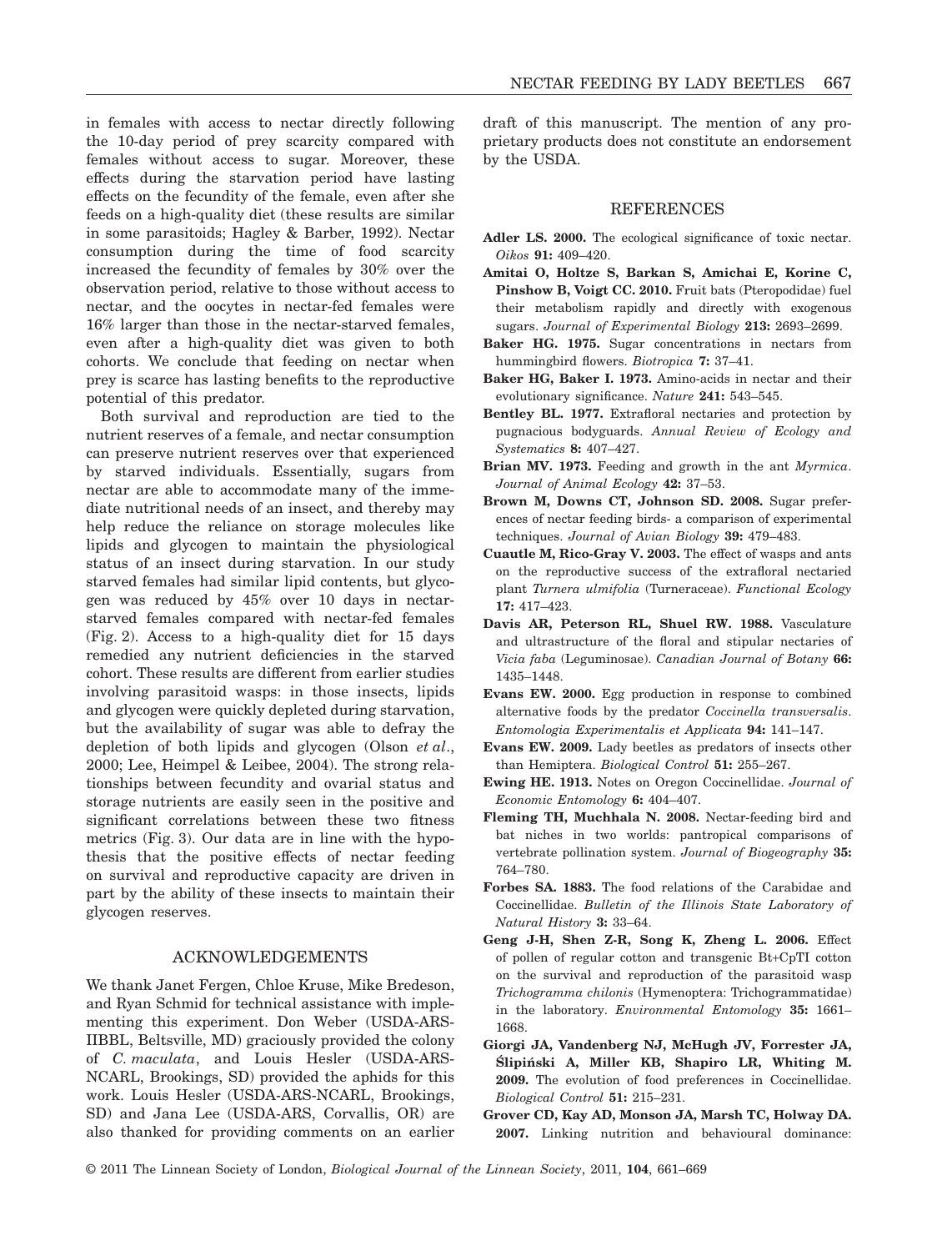carbohydrate scarcity limits aggression and activity in Argentine ants. *Proceedings of the Royal Society B* **274:** 2951–2957.

- **Hagen KS. 1962.** Biology and ecology of predaceous Coccinellidae. *Annual Review of Entomology* **7:** 289–326.
- **Hagley EAC, Barber DR. 1992.** Effect of food sources on the longevity and fecundity of *Pholetesor ornigis* (Weed) (Hymenoptera: Braconidae). *Canadian Entomologist* **124:** 341–346.
- **van Handel E. 1985a.** Rapid determination of glycogen and sugars in mosquitoes. *Journal of the American Mosquito Control Association* **1:** 299–301.
- **van Handel E. 1985b.** Rapid determination of total lipids in mosquitoes. *Journal of the American Mosquito Control Association* **1:** 302–304.
- **Hausmann C, Wäckers FL, Dorn S. 2005.** Sugar convertability in the parasitoid *Cotesia glomerata* (Hymenoptera: Braconidae). *Archives of Insect Biochemistry and Physiology* **60:** 223–229.
- **Heil M. 2007.** Indirect defence recent developments and open questions. In: Lüttke U, Beyschlag W, Murata J, eds. *Progress in Botany*. Dordrecht, The Netherlands: Springer, 359–396.
- **Heil M. 2008.** Indirect defence via tritrophic interaction. *New Phytologist* **178:** 41–61.
- **Heimpel GE, Lee JC, Wu Z, Weiser L, Wäckers FL, Jervis MA. 2004.** Gut sugar analysis in field-caught parasitoids: adapting methods originally developed for biting flies. *International Journal of Pest Management* **50:** 193–198.
- **Heimpel GE, Rosenheim JA, Kattari D. 1997.** Adult feeding and lifetime reproductive success in the parasitoid *Aphytis melinus*. *Entomologia Experimentalis et Applicata* **83:** 305–315.
- **Hemptinne JL, Desprets A. 1986.** Pollen as spring food for *Adalia bipunctata*. In: Hodek I, ed. *Ecology of aphidophaga*. Dordrecht, The Netherlands: Academia, Prague & Dr W. Junk, 29–35.
- Hodek I, Honěk A. 1996. *Ecology of Coccinellidae*. Dordrecht, The Netherlands: Kluwer Academic Publishers.
- **Jaber LR, Vidal S. 2009.** Interactions between an endophytic fungus, aphids and extrafloral nectaries: do endophytes induce extrafloral-mediated defences in *Vicia faba*? *Functional Ecology* **23:** 707–714.
- **James RR, Pitts-Singer TL, eds. 2008.** *Bee pollination in agricultural ecosystems*. Oxford: Oxford University Press.
- **Katayama N, Suzuki N. 2004.** Role of extrafloral nectaries of *Vicia faba* in attraction of ants and herbivore exclusion by ants. *Entomological Science* **7:** 119–124.
- **Kost C, Heil M. 2005.** Increased availability of extrafloral nectar reduces herbivory in lima bean plants (*Phaseolus lunatus*, Fabaceae). *Basic and Applied Ecology* **6:** 237–248.
- **Laird RA, Addicott JF. 2007.** Arbuscular mycorrhizal fungi reduce the construction of extrafloral nectaries in *Vicia faba*. *Oecologia* **152:** 541–551.
- **Lavendero B, Wratten SD, Shishehbor P, Worner SP. 2005.** Enhancing the effectiveness of the parasitoid Diadegma semiclausum (Helen): movement after use of nectar in the field. *Biological Control* **34:** 152–158.
- **Lee JC, Andow DA, Heimpel GE. 2006.** Influence of floral resources on sugar feeding and nutrient dynamics of a parasitoid in the field. *Ecological Entomology* **31:** 470– 480.
- Lee JC, Heimpel GE, Leibee GL, 2004. Comparing floral nectar and aphid honeydew diets on the longevity and nutrient levels of a parasitoid wasp. *Entomologia Experimentalis et Applicata* **111:** 189–199.
- **Lundgren JG. 2009a.** Nutritional aspects of non-prey foods in the life histories of predaceous Coccinellidae. *Biological Control* **51:** 294–305.
- **Lundgren JG. 2009b.** *Relationships of natural enemies and non-prey foods*. Dordrecht, The Netherlands: Springer International.
- **Lundgren JG, Moser SE, Hellmich RL, Seagraves MP. 2011.** The effects of diet on herbivory by a predaceous lady beetle. *Biocontrol Science and Technology* **21:** 71–74.
- **Lundgren JG, Razzak AA, Wiedenmann RN. 2004.** Population responses and food consumption by predators *Coleomegilla maculata* and *Harmonia axyridis* (Coleoptera: Coccinellidae) during anthesis in an Illinois cornfield. *Environmental Entomology* **33:** 958–963.
- **McMurtry JA, Scriven GT. 1964.** Studies on the feeding, reproduction, and development of *Amblyseius hibisci* (Acarina: Phytoseiidae) on various food substances. *Annals of the Entomological Society of America* **57:** 649– 655.
- **Mondor EB, Addicott JF. 2003.** Conspicuous extra-floral nectaries are inducible in *Vicia faba*. *Ecology Letters* **6:** 495–497.
- **Mondor EB, Tremblay MN, Messing RH. 2006.** Extrafloral nectary phenotypic plasticity is damage- and resourcedependent in *Vicia faba*. *Biology Letters* **2:** 583–585.
- **Moser SE, Harwood JD, Obrycki JJ. 2008.** Larval feeding on Bt hybrid and non-Bt corn seedlings by *Harmonia axyridis* (Coleoptera: Coccinellidae) and *Coleomegilla maculata* (Coleoptera: Coccinellidae). *Environmental Entomology* **37:** 525–533.
- **Nicolson SW. 2007.** Nectar consumers. In: Nicolson SW, Neppi M, Pacini E, eds. *Nectaries and nectar*. Dordrecht, The Netherlands: Springer, 289–342.
- **Nomikou M, Janssen A, Sabelis MW. 2003.** Phytoseiid predators of whiteflies feed and reproduce on non-prey food sources. *Entomologia Experimentalis et Applicata* **31:** 15–26.
- **Olson DM, Fadamiro HY, Lundgren JG, Heimpel GE. 2000.** Effects of sugar feeding on carbohydrate and lipid metabolism in a parasitoid wasp. *Physiological Entomology* **25:** 17–26.
- **Patt JM, Pfannenstiel RS, Meikle WG, Adamczyk JJ. 2011.** Supplemental diets containing yeast, sucrose, and soy powder enhance the survivorship, growth, and development of prey-limited cursorial spiders. *Biological Control*, in press.
- **Pemberton RW, Vandenberg NJ. 1993.** Extrafloral nectar feeding by ladybird beetles (Coleoptera: Coccinellidae). *Proceedings of the Entomological Society of Washington* **95:** 139–151.